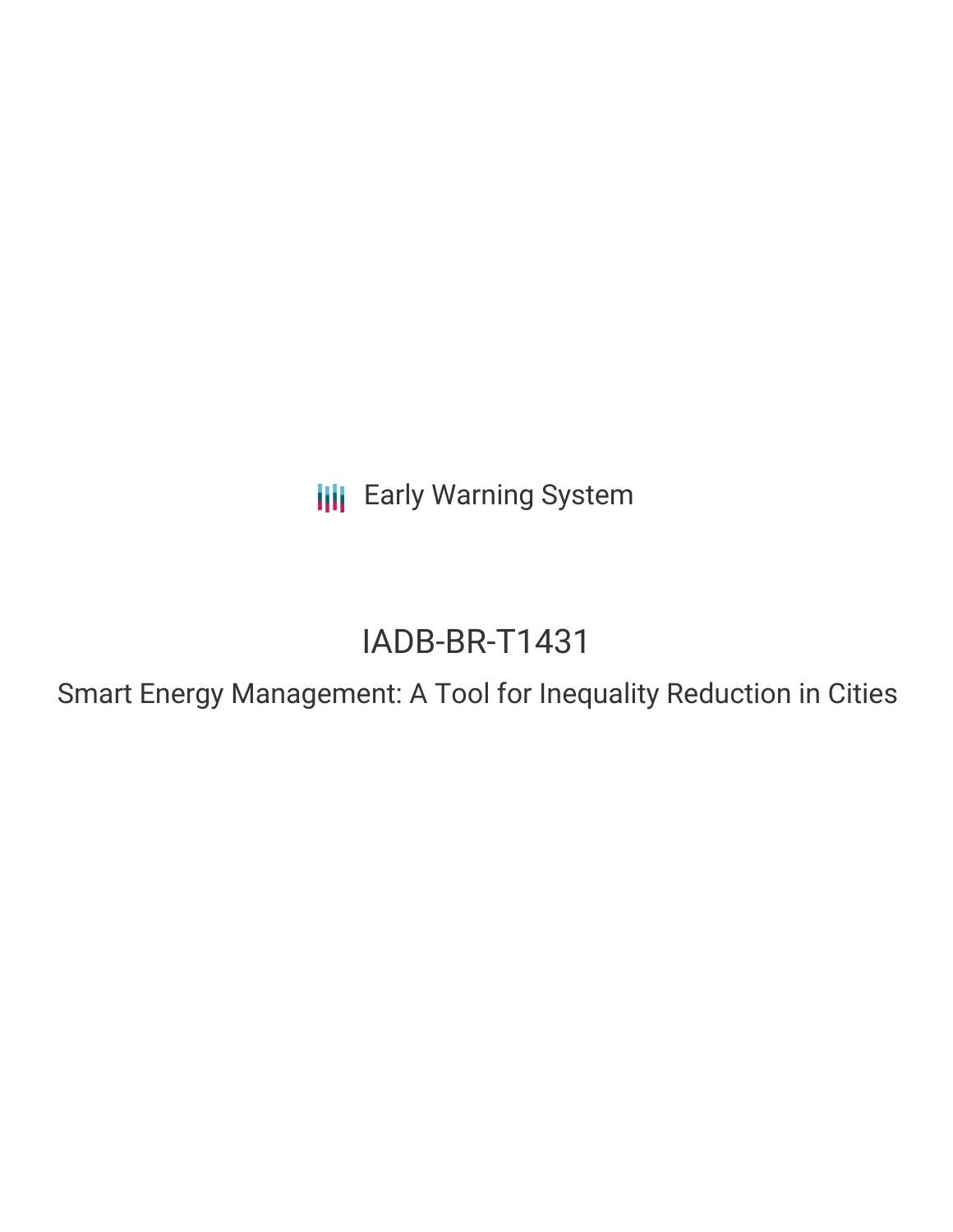

### **Quick Facts**

| <b>Countries</b>               | <b>Brazil</b>                          |
|--------------------------------|----------------------------------------|
| <b>Financial Institutions</b>  | Inter-American Development Bank (IADB) |
| <b>Status</b>                  | Approved                               |
| <b>Bank Risk Rating</b>        | C                                      |
| <b>Voting Date</b>             | 2019-11-19                             |
| <b>Borrower</b>                | Government of Brazil                   |
| <b>Sectors</b>                 | Energy, Technical Cooperation          |
| <b>Investment Type(s)</b>      | Grant                                  |
| <b>Investment Amount (USD)</b> | $$0.15$ million                        |
| <b>Project Cost (USD)</b>      | $$0.18$ million                        |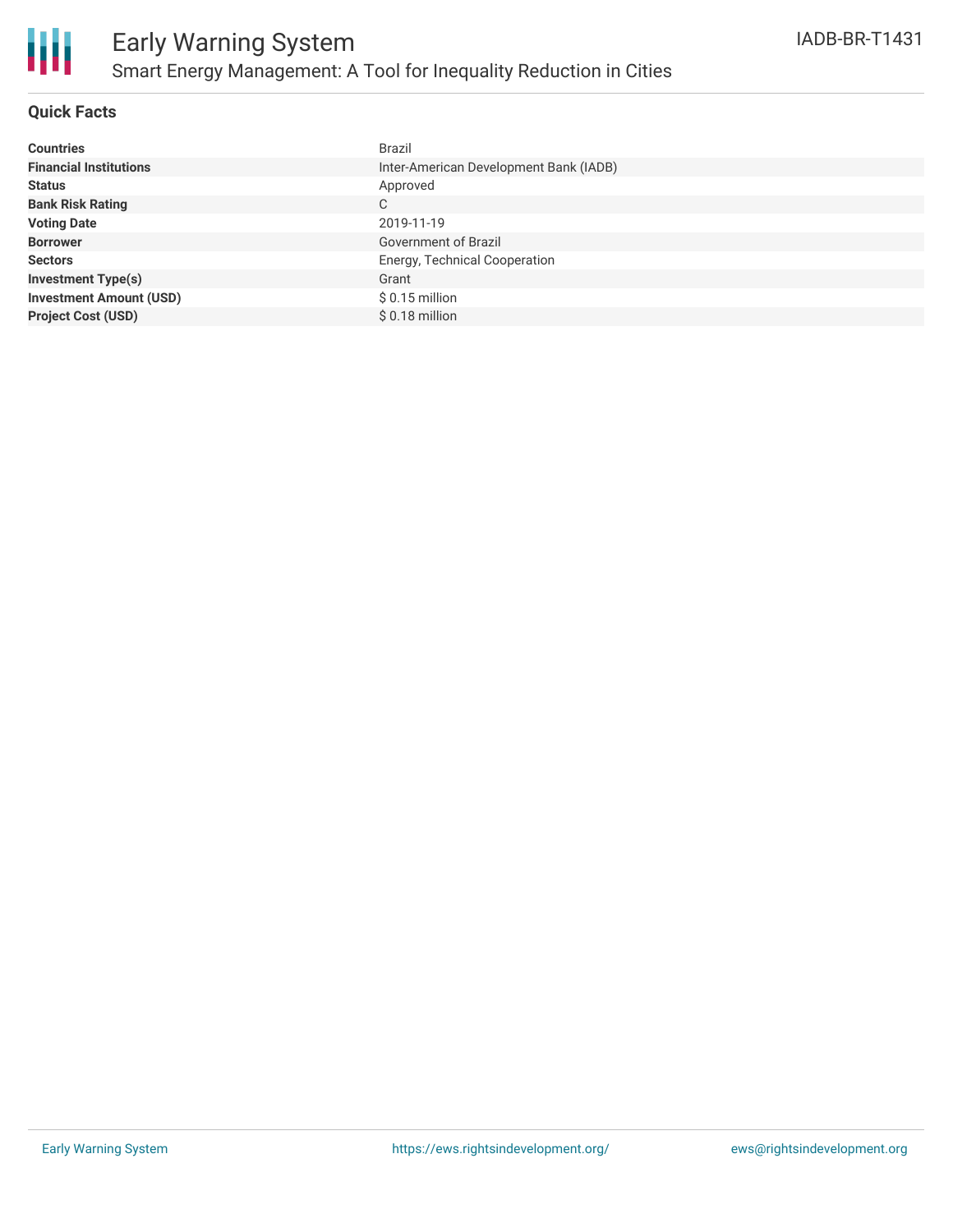

## **Project Description**

Develop a smart energy manager (SEM) platform for public buildings that will be tested with three municipalities of Brazil with HID under 0.7.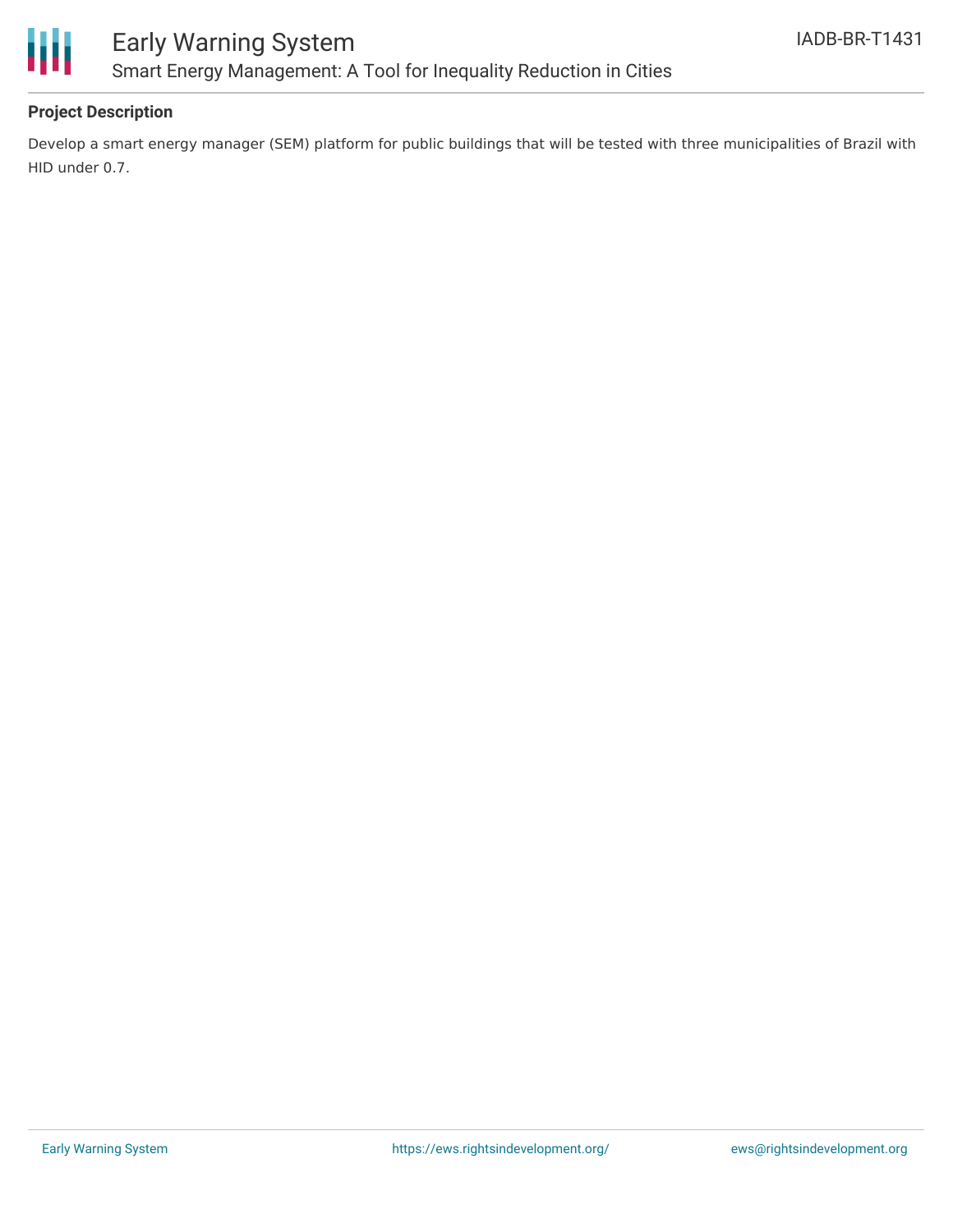

#### **Investment Description**

• Inter-American Development Bank (IADB)

Multilateral Investment Fund II (MIF)